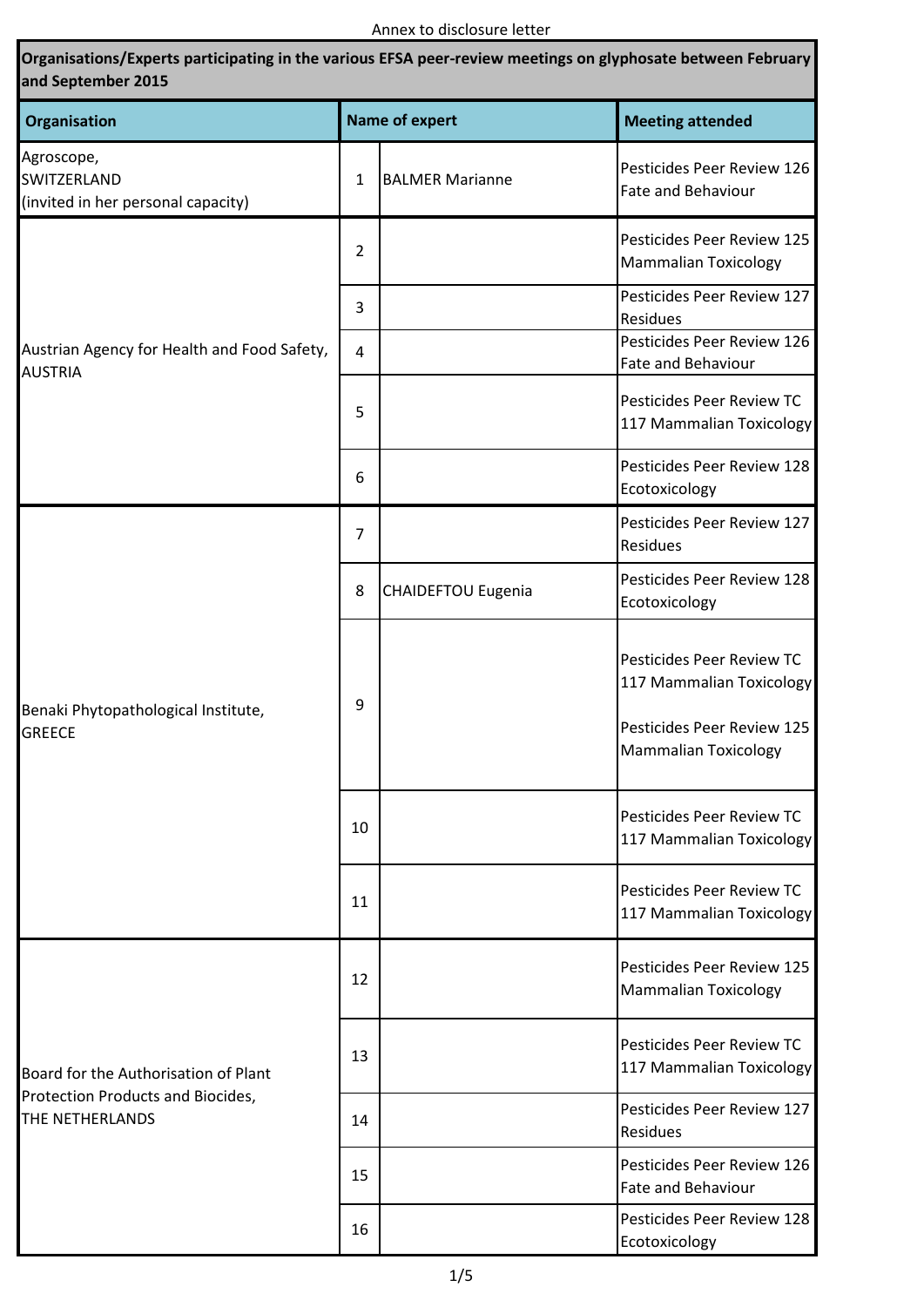| Organisation                                                                              |                                  | <b>Name of expert</b> | <b>Meeting attended</b>                                                             |
|-------------------------------------------------------------------------------------------|----------------------------------|-----------------------|-------------------------------------------------------------------------------------|
| Bulgarian Food Safety Agency,<br><b>BULGARIA</b>                                          | 17                               |                       | Pesticides Peer Review 126<br>Fate and Behaviour                                    |
|                                                                                           | 18                               |                       | Pesticides Peer Review 125<br><b>Mammalian Toxicology</b>                           |
|                                                                                           | 19                               |                       | Pesticides Peer Review 128<br>Ecotoxicology                                         |
|                                                                                           | 20                               |                       | Pesticides Peer Review 127<br>Residues                                              |
| Central Agricultural Office,<br><b>HUNGARY</b>                                            | 21                               |                       | Pesticides Peer Review TC<br>117 Mammalian Toxicology                               |
| Central Institute for Supervising and Testing<br>in Agriculture,<br><b>CZECH REPUBLIC</b> | 22                               |                       | Pesticides Peer Review 128<br>Ecotoxicology                                         |
|                                                                                           | 23                               |                       | Pesticides Peer Review 126<br><b>Fate and Behaviour</b>                             |
| Chemicals Regulation Directorate,                                                         | 24                               | <b>BRESCIA Susy</b>   | Pesticides Peer Review TC<br>117 Mammalian Toxicology                               |
|                                                                                           | 25                               |                       | Pesticides Peer Review 127<br>Residues                                              |
|                                                                                           | 26                               |                       | Pesticides Peer Review TC<br>117 Mammalian Toxicology<br>Pesticides Peer Review 125 |
| UNITED KINGDOM                                                                            | 27<br>28<br>29<br>30<br>31<br>32 |                       | <b>Mammalian Toxicology</b>                                                         |
|                                                                                           |                                  |                       | Pesticides Peer Review 128<br>Ecotoxicology                                         |
|                                                                                           |                                  |                       | Pesticides Peer Review 126<br><b>Fate and Behaviour</b>                             |
|                                                                                           |                                  |                       | Pesticides Peer Review 125<br><b>Mammalian Toxicology</b>                           |
|                                                                                           |                                  |                       | Pesticides Peer Review 126<br><b>Fate and Behaviour</b>                             |
| Danish Environmental Protection Agency,<br><b>DENMARK</b>                                 |                                  |                       | Pesticides Peer Review TC<br>117 Mammalian Toxicology                               |
|                                                                                           |                                  |                       | Pesticides Peer Review TC<br>117 Mammalian Toxicology                               |
|                                                                                           |                                  |                       | Pesticides Peer Review 125<br><b>Mammalian Toxicology</b>                           |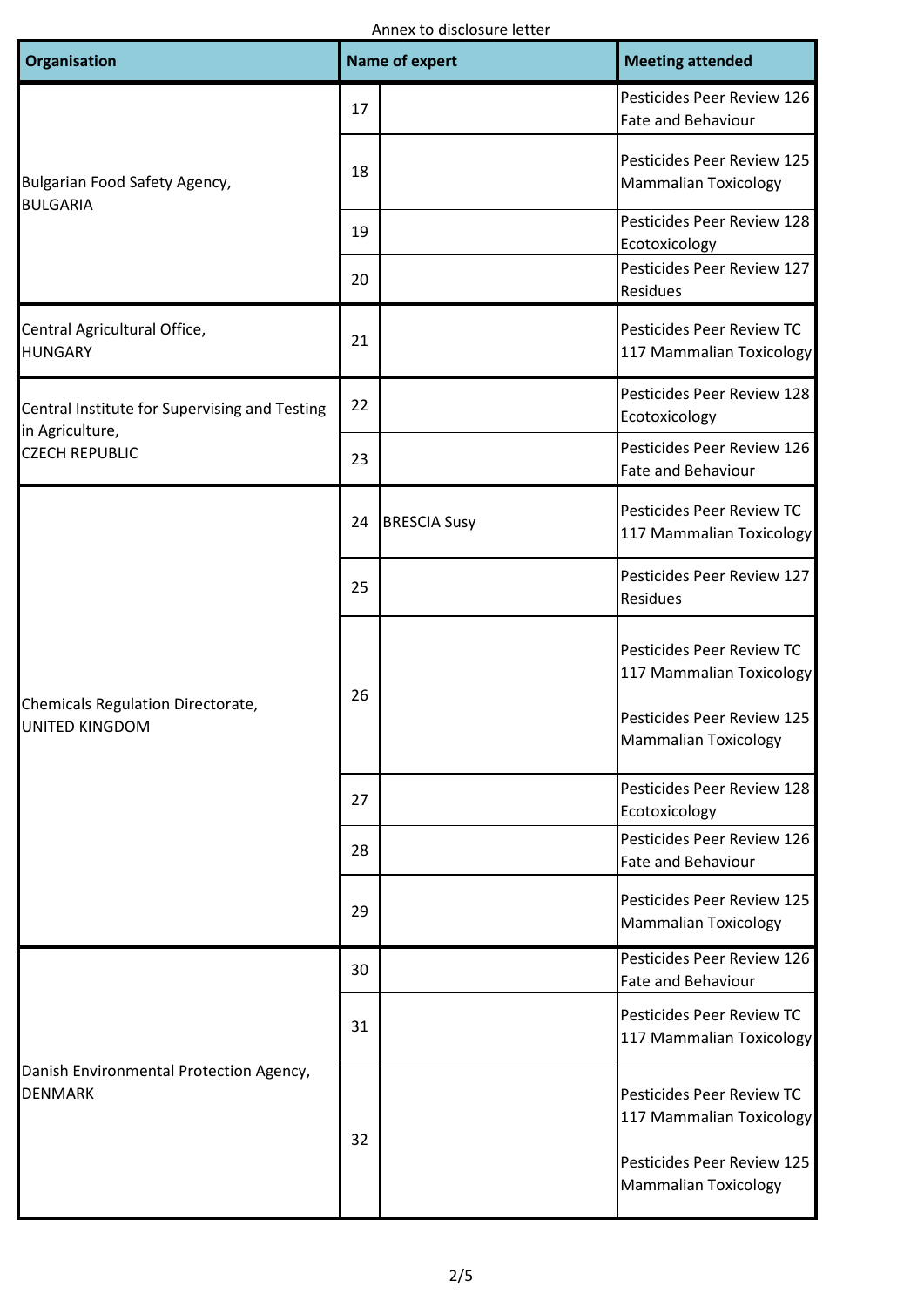Annex to disclosure letter

| <b>Organisation</b>                                                                         |    | <b>Name of expert</b>   | <b>Meeting attended</b>                                                                                            |
|---------------------------------------------------------------------------------------------|----|-------------------------|--------------------------------------------------------------------------------------------------------------------|
| Department of Agriculture, Food & the<br>Marine,<br><b>IRELAND</b>                          | 33 | <b>BARRON Thomasina</b> | Pesticides Peer Review TC<br>117 Mammalian Toxicology                                                              |
| Direção-Geral de Alimentação e Veterinária,<br><b>PORTUGAL</b>                              | 34 |                         | Pesticides Peer Review TC<br>117 Mammalian Toxicology                                                              |
| Federal Institute of Risk Assessment,<br><b>GERMANY</b>                                     | 35 |                         | Pesticides Peer Review TC<br>117 Mammalian Toxicology                                                              |
|                                                                                             | 36 |                         | Pesticides Peer Review 125<br><b>Mammalian Toxicology</b>                                                          |
|                                                                                             | 37 |                         | Pesticides Peer Review TC<br>117 Mammalian Toxicology<br>Pesticides Peer Review 125<br><b>Mammalian Toxicology</b> |
|                                                                                             | 38 |                         | Pesticides Peer Review 127<br>Residues                                                                             |
|                                                                                             | 39 |                         | Pesticides Peer Review TC<br>117 Mammalian Toxicology                                                              |
| Federal Public Service Health, Food Chain<br>Safety and Environment,<br><b>BELGIUM</b>      | 40 | <b>HOOGHE Wim</b>       | Pesticides Peer Review 127<br>Residues                                                                             |
| Finnish Safety and Chemicals Agency,                                                        | 41 |                         | Pesticides Peer Review 125<br><b>Mammalian Toxicology</b>                                                          |
| <b>FINLAND</b>                                                                              | 42 |                         | Pesticides Peer Review 126<br>Fate and Behaviour                                                                   |
|                                                                                             | 43 |                         | Pesticides Peer Review 126<br>Fate and Behaviour                                                                   |
| French Agency for Food, Environmental and<br>Occupational Health & Safety,<br><b>FRANCE</b> | 44 |                         | Pesticides Peer Review TC<br>117 Mammalian Toxicology<br>Pesticides Peer Review 125<br><b>Mammalian Toxicology</b> |
|                                                                                             | 45 |                         | Pesticides Peer Review TC<br>117 Mammalian Toxicology                                                              |
|                                                                                             | 46 |                         | Pesticides Peer Review 128<br>Ecotoxicology                                                                        |
|                                                                                             | 47 |                         | Pesticides Peer Review 127<br>Residues                                                                             |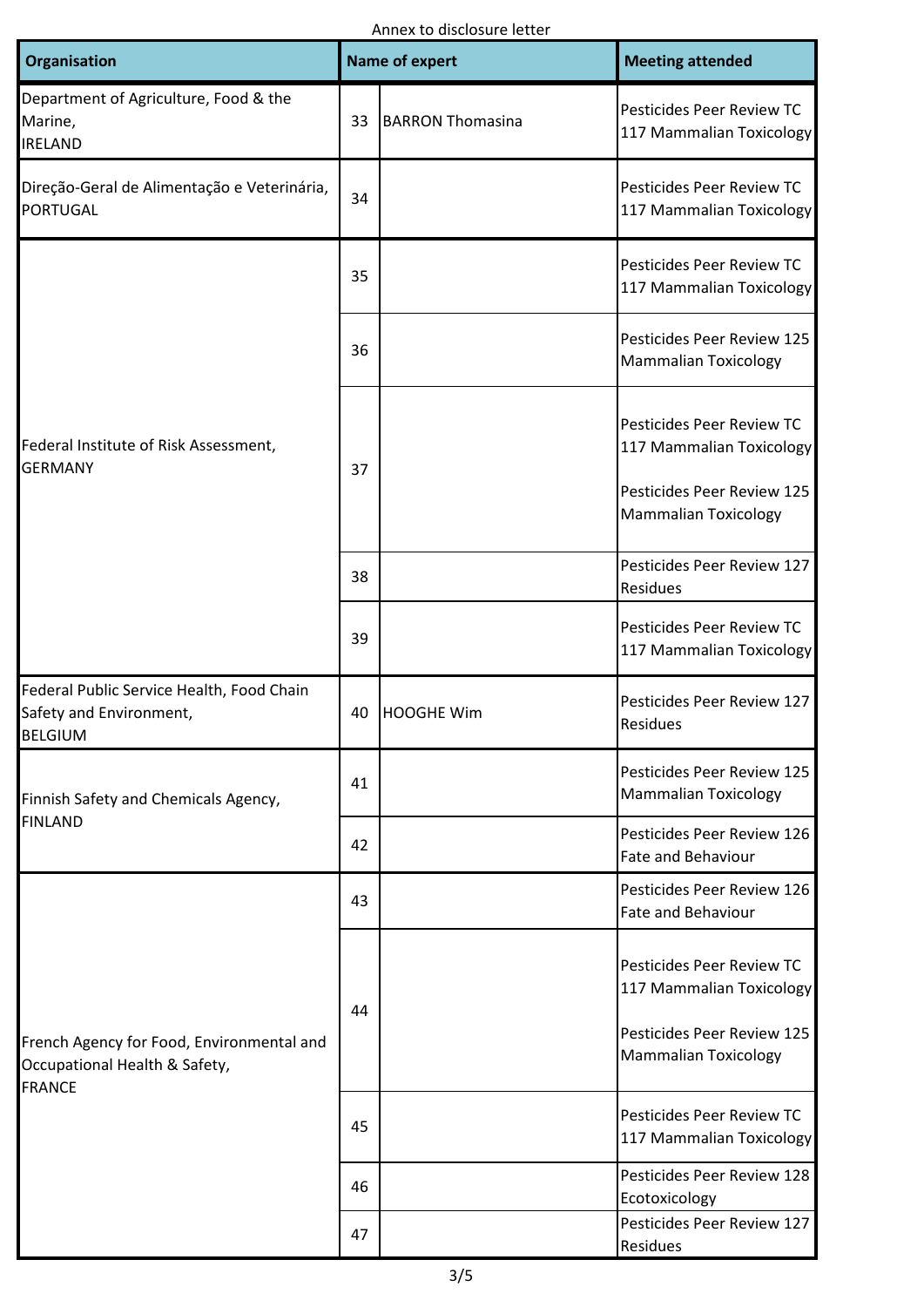| Organisation                                                                                                                           | <b>Name of expert</b> |                          | <b>Meeting attended</b>                                                                                            |
|----------------------------------------------------------------------------------------------------------------------------------------|-----------------------|--------------------------|--------------------------------------------------------------------------------------------------------------------|
| French Agency for Food, Environmental and<br>Occupational Health & Safety,<br><b>FRANCE</b><br>(invited in her personal capacity)      | 48                    | POULSEN Véronique        | Pesticides Peer Review 128<br>Ecotoxicology                                                                        |
| Institute for Medical Research and<br>Occupational Health,<br><b>CROATIA</b>                                                           | 49                    |                          | Pesticides Peer Review TC<br>117 Mammalian Toxicology<br>Pesticides Peer Review 125<br><b>Mammalian Toxicology</b> |
| Institute of Occupational Medicine,<br><b>UNITED KINGDOM</b><br>(representing the Chemicals Regulation<br>Directorate, UNITED KINGDOM) | 50                    | <b>MACCALMAN Laura</b>   | Pesticides Peer Review TC<br>117 Mammalian Toxicology                                                              |
|                                                                                                                                        | 51                    |                          | Pesticides Peer Review 125<br><b>Mammalian Toxicology</b>                                                          |
|                                                                                                                                        | 52                    |                          | Pesticides Peer Review 126<br>Fate and Behaviour                                                                   |
|                                                                                                                                        | 53                    |                          | Pesticides Peer Review 126<br><b>Fate and Behaviour</b>                                                            |
|                                                                                                                                        | 54                    |                          | Pesticides Peer Review 127<br>Residues                                                                             |
| International Centre for Pesticides and<br>Health Risk Prevention,                                                                     | 55                    |                          | Pesticides Peer Review 128<br>Ecotoxicology                                                                        |
| <b>ITALY</b>                                                                                                                           | 56<br>57              | <b>SCHLITT Christian</b> | Pesticides Peer Review 127<br>Residues                                                                             |
|                                                                                                                                        |                       | <b>TOSTI Luca</b>        | Pesticides Peer Review TC<br>117 Mammalian Toxicology<br>Pesticides Peer Review 125<br><b>Mammalian Toxicology</b> |
| Mattilsynet Norwegian Food Safety                                                                                                      | 58                    |                          | Pesticides Peer Review 126<br><b>Fate and Behaviour</b>                                                            |
| Authority,<br><b>NORWAY</b>                                                                                                            | 59                    |                          | Pesticides Peer Review 125<br><b>Mammalian Toxicology</b>                                                          |
| National Food Chain Safety Office,<br><b>HUNGARY</b>                                                                                   | 60                    |                          | Pesticides Peer Review 126<br>Fate and Behaviour                                                                   |
| National Institute for Agricultural and Food<br>Research and Technology,<br><b>SPAIN</b>                                               | 61                    | FANDIÑO CARRO Ana        | Pesticides Peer Review 128<br>Ecotoxicology                                                                        |